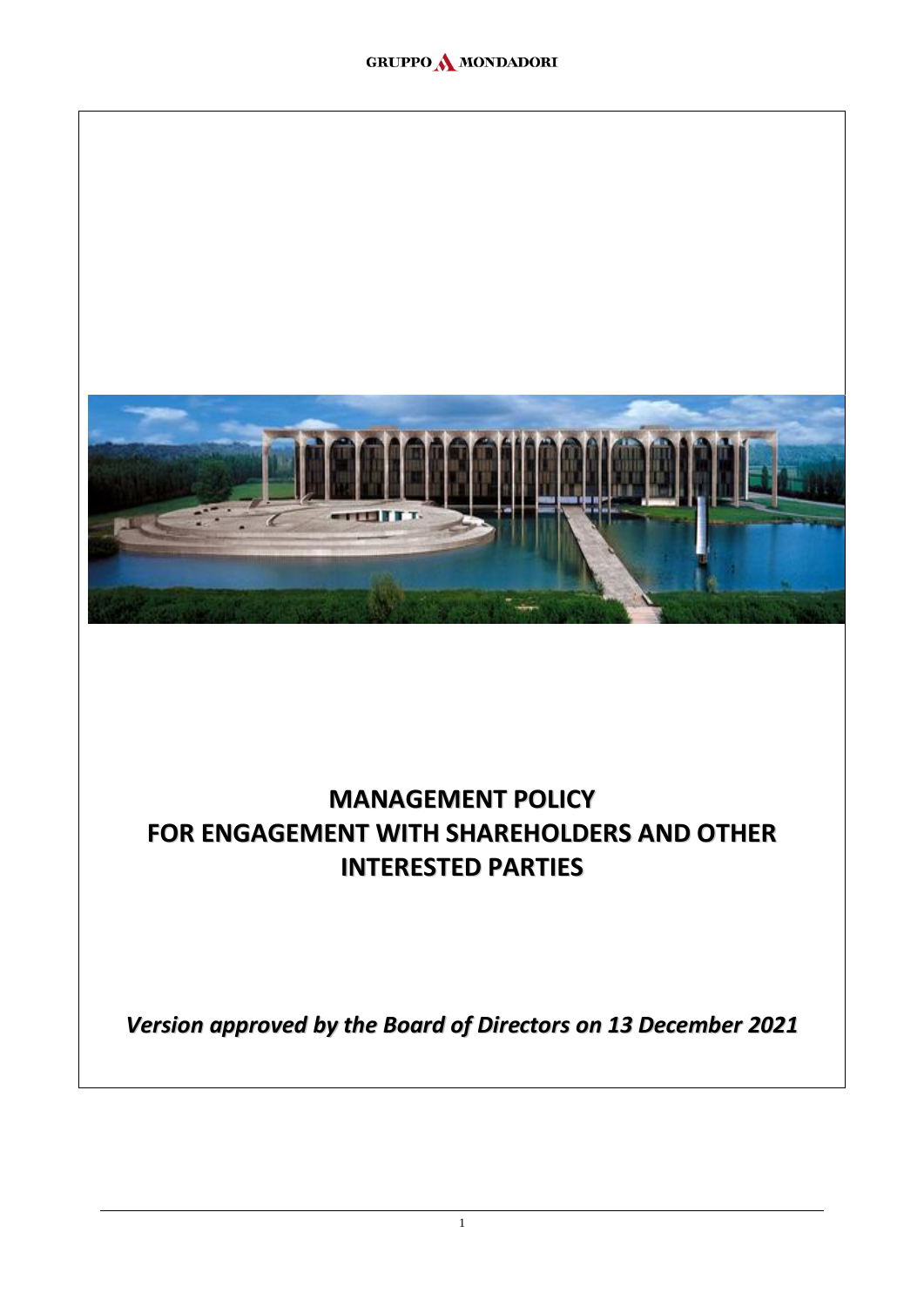## **Table of Contents**

| 3. PURPOSE, PRINCIPLES AND SCOPE OF APPLICATION OF THE POLICY5        |
|-----------------------------------------------------------------------|
|                                                                       |
| 5. ENGAGEMENT PROCEDURES HANDLED BY THE CORPORATE FUNCTIONS7          |
|                                                                       |
| 7. TOPICS AND CONTENT OF ENGAGEMENT WITH AND DISCLOSURE TO INTERESTED |
|                                                                       |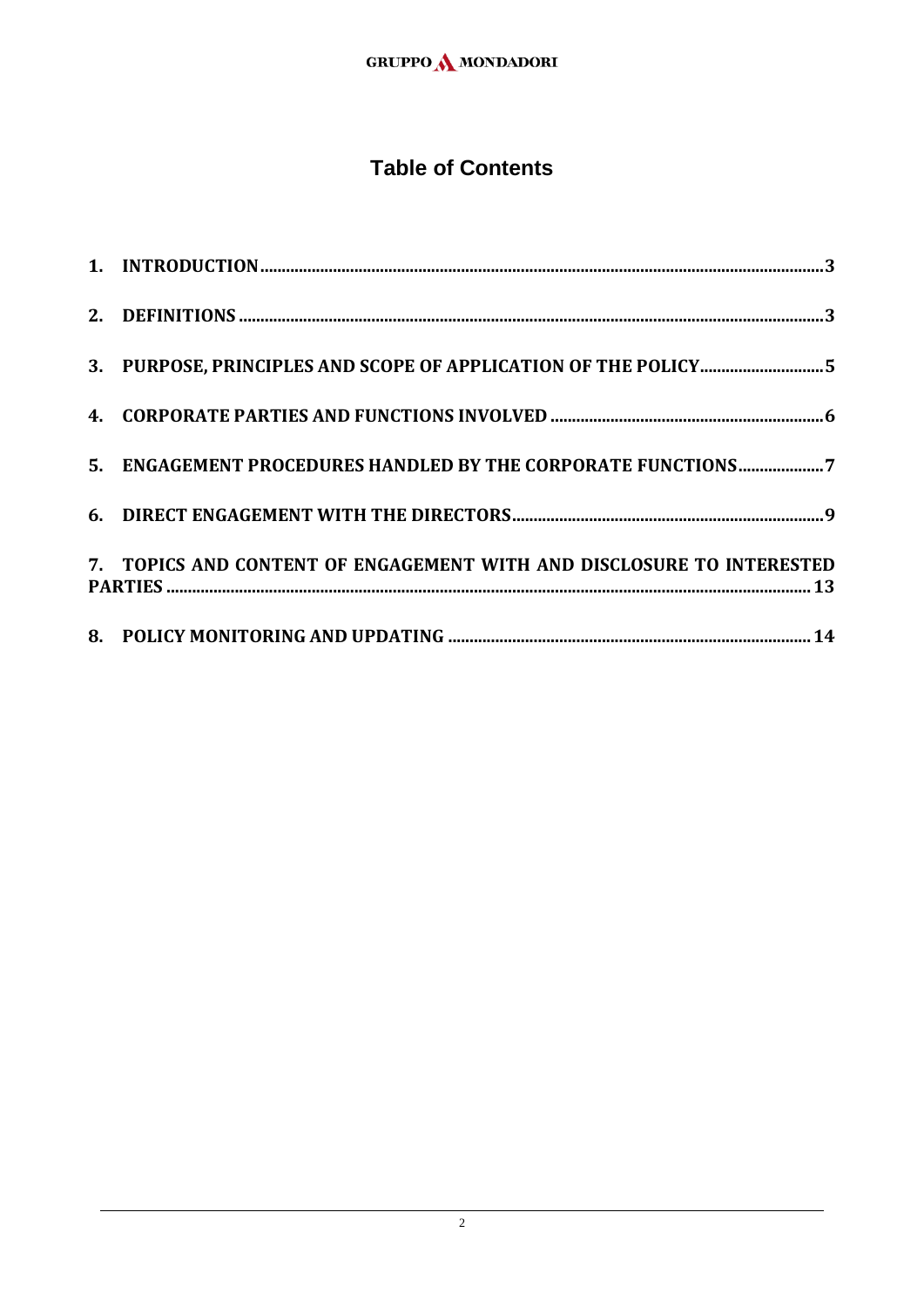#### <span id="page-2-0"></span>**1. INTRODUCTION**

The Board of Directors of Arnoldo Mondadori Editore S.p.A. ("**Mondadori**" or the "**Company**") – at the proposal of the Chair of the Board of Directors drawn up in agreement with the CEO and the CFO – has approved this management policy for engagement with shareholders and other interested parties, as identified and defined below (the "**Policy**").

The Policy has been adopted in compliance with the recommendations of the Corporate Governance Code – in the version published in January 2020 – which the Company follows.

In adopting the Policy, the Mondadori Board of Directors intends to promote the most appropriate forms of engagement with the shareholders and the Company's other key stakeholders, taking into account best practices, the indications expressed by trade associations and the engagement policies adopted by institutional investors and asset managers.

The Policy is published on the Mondadori website at [www.gruppomondadori.it](http://www.gruppomondadori.it/) in the section Governance - Regulations and Procedures.

## <span id="page-2-1"></span>**2. DEFINITIONS**

In addition to the terms defined in other articles of this document, the following terms – as used in the context of the Policy – have the meanings attributed below.

**"Directors":** the members of the Company Board of Directors;

**"Shareholders' Meeting":** the Company Shareholders' Meeting;

**"Shareholders":** the holders of the shares issued by Mondadori;

**"Retail Shareholders":** investors – natural persons or enterprises, companies and other entities – who cannot be qualified as Institutional Investors or professional investors; **"CEO":** the Company's Chief Executive Officer;

**"CFO":** the Group Chief Financial Officer, whose responsibilities generally include the following functions: Administration & Financial Reporting, Management Control, Finance, Tax and Investor Relations;

**"Corporate Governance Code"** or **"Code":** the Corporate Governance Code approved by the Corporate Governance Committee set up by Borsa Italiana S.p.A. and other industry associations, in the version ruling from time to time;

**"Board of Directors":** the governance body of the Company;

**"Engagement":** engagement arranged by the Company with Interested Parties (as defined below), both through its own functions and directly through the Board of Directors;

**"Bilateral Form":** form of engagement with the participation, in each case, of a single Interested Party;

**"Collective Form":** form of engagement involving the simultaneous participation of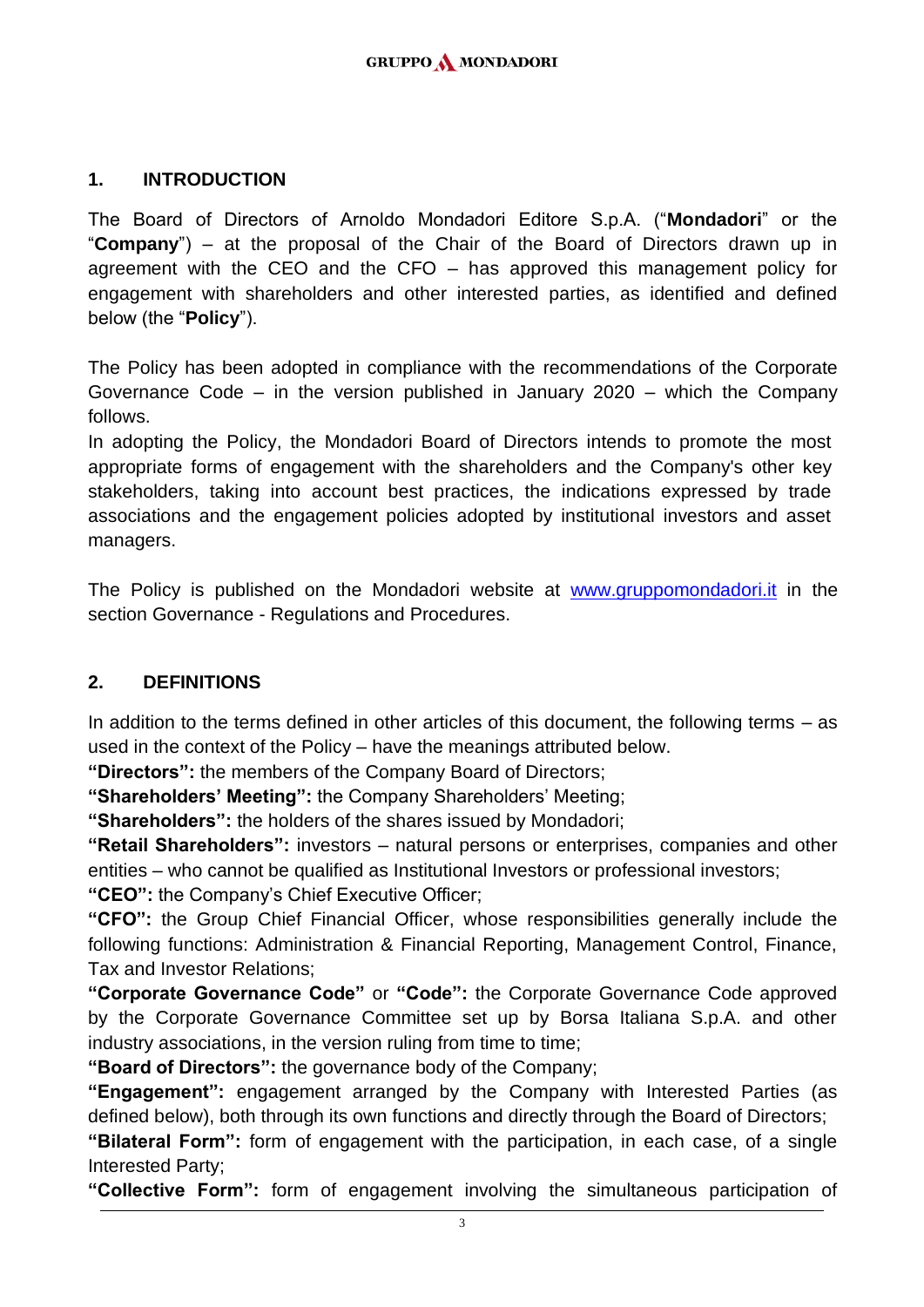multiple Interested Parties;

**"Group":** the Company and the companies it controls;

**"Sensitive Information":** insider information pursuant to law or other information for which a relevant information list has been opened or that could become insider information, or information that is confidential by nature or connected with legal or contractual obligations, including commercially sensitive information (for example, information of a strategic nature not in the public domain concerning the Company's or the Group's objectives or commercial policies, which, if made available to a competitor, could potentially influence the competitor's market decisions);

**"Investors":** the Shareholders, current or potential, including Retail Shareholders, of the Company, the holders of other financial instruments issued by the Company, institutional investors – pursuant to art. 124-*quater*.1.b of the consolidated financial intermediation act (TUF) – and asset managers pursuant to art. 124-*quater*.1.a of the TUF (SGRs, SICAVs and SICAFs), as well as other parties with interests relating to the shares issued by the Company and exercise of the related rights;

**"Investor Relations":** the corporate function responsible for the management and organisation of activities and relations with current and potential Investors and financial analysts;

**"Investor Relator":** the head of the Mondadori Investor Relations function;

**"Law":** any national, European or international legislative or regulatory provision, settled case law, communication, recommendation or other pronouncement of the Commissione Nazionale per le Società e la Borsa or the European Securities and Markets Authority (ESMA), that is applicable, from time to time, in connection with the questions and activities covered by this Policy, including  $-$  for example  $-$  the provisions, quidance, communications, recommendations or pronouncements on prevention of market abuse (including, specifically, those on the circulation of insider information), the confidentiality of certain information relating to the Company and "acting in concert";

**"One-way":** form of engagement when Interested Parties present their view of specific questions unilaterally;

**"Market Operators":** Proxy Advisors and financial analysts jointly;

**"Chair**": the Chair of the Board of Directors;

**"Proxy Advisors":** the parties identified as such by art. 124-*quater*.1.c of the TUF, who, from a professional and business standing, analyse the information released by the Company and, if necessary, other information relating to the Company in order to offer their institutional investor clients information with regard to voting decisions, providing research, advice or voting recommendations concerning the exercise of voting rights;

**"Secretary":** the secretary of the Board of Directors;

**"Interested Parties":** the parties indicated above as Investors and Proxy Advisors, as a whole;

**"TUF":** [consolidated financial intermediation act] Legislative Decree no. 58, 24 February 1998;

**"Two-way":** form of engagement when there is a reciprocal exchange of information between Interested Parties and the Company.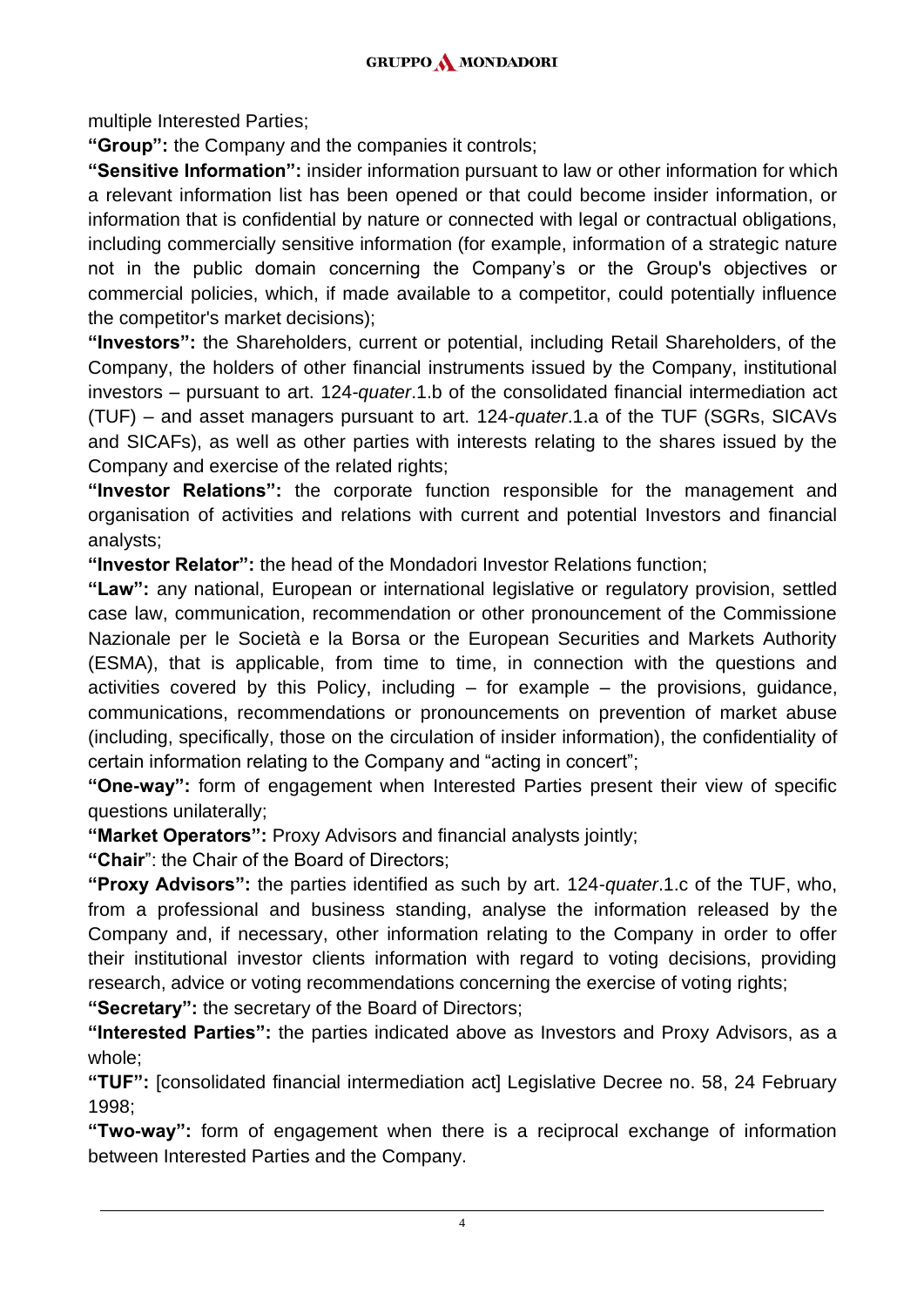#### <span id="page-4-0"></span>**3. PURPOSE, PRINCIPLES AND SCOPE OF APPLICATION OF THE POLICY**

The purpose of the Policy is to regulate in a unified document the management policy for Engagement with Interested Parties and other Market Operators adopted by the Mondadori Board of Directors.

Specifically, the Policy regulates the different forms of engagement used by the Company, which concern:

- (i) activities ordinarily managed by the relevant corporate functions, such as management of direct communication channels for Retail Shareholders, organisation of meetings, roadshows, conference calls, and management of the various communication channels with Interested Parties and other Market Operators;
- (ii) management of engagement with the members of the Board of Directors ("**Direct Engagement**").

In detail, the Policy:

- with regard to the activities sub (i), identifies and describes the ordinary channels for direct continuous communication between the Company, Interested Parties and other Market Operators, managed by the relevant corporate functions as specified below;
	- with regard to the activities sub (ii), i.e., Direct Engagement:
		- o identifies the criteria, conditions and issues in relation to which Mondadori assesses the readiness to activate direct engagement between the members of the Board of Directors on one side, and the Interested Parties and other Market Operators on the other;
		- o indicates the procedures with which Interested Parties and other Market Operators may make an engagement request to the Company or with which Mondadori may propose that one or more parties take part in engagement activities;
		- o indicates the procedures for selection of the parties, in and outside Mondadori, to take part in engagement, and the internal reporting procedures to the Board of Directors.

#### 3 – General principles of the Policy

Under the Policy, the Company observes the following general engagement management principles:

- $\triangleright$  the transparency principle, whereby the information provided in connection with Engagement must be clear, complete, correct, truthful and not misleading;
- $\triangleright$  compliance with the Law and regulations ruling from time to time and with internal rules of governance. Specifically, management of Engagement complies with Law – as defined in the introduction – relating to Sensitive Information, with specific reference to national and community provisions and guidance on public disclosure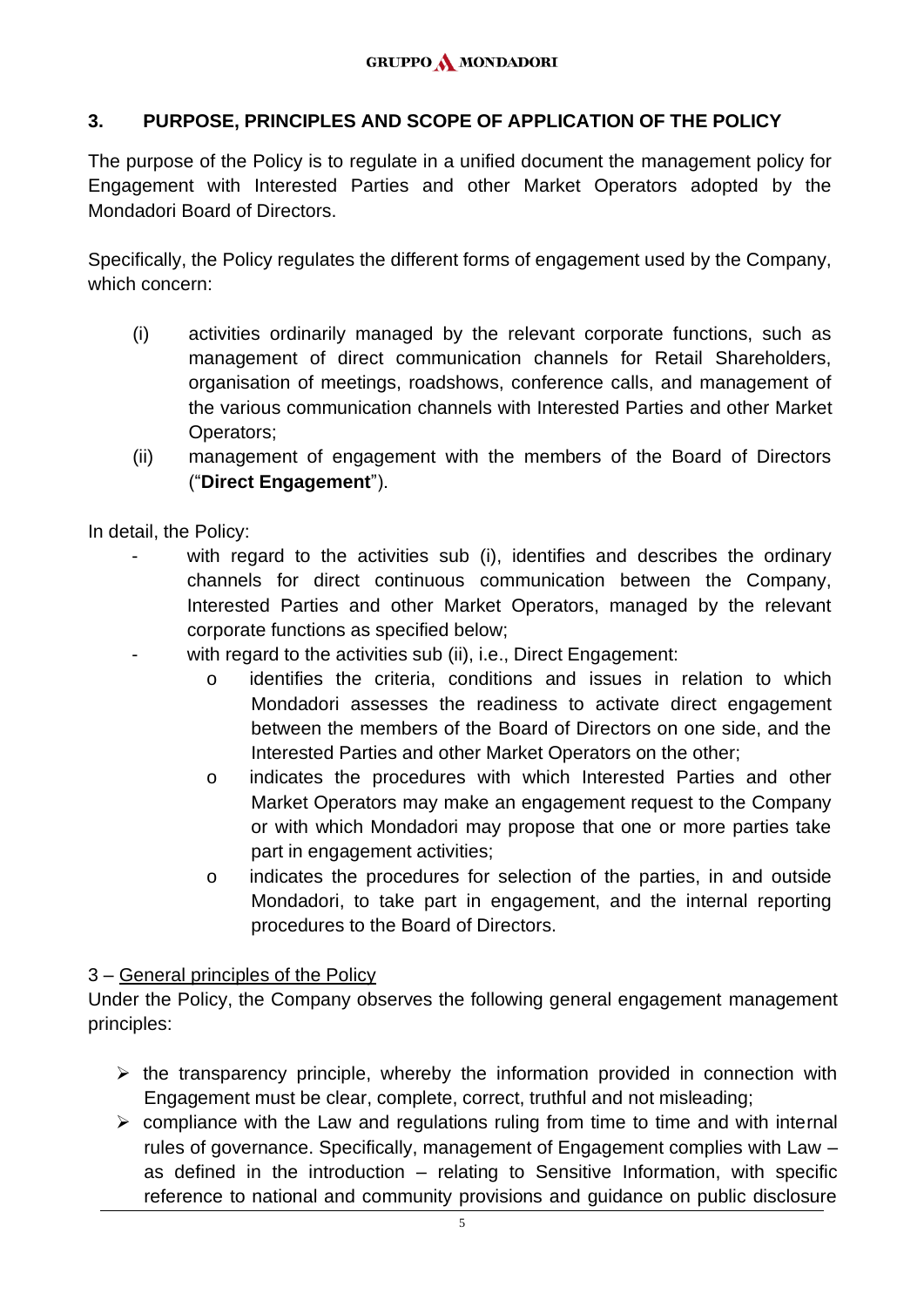of Insider Information. All forms of selective or asymmetrical disclosure to the market and the public is therefore excluded, as regulated in detail in article 7 of this Procedure.

Engagement may address issues including:

- operating performance, the financial statements and periodic financial results;
- corporate strategy (business plan, announced investments);
- targets and projections;
- dividend policy;
- buy-back programs;
- share performance;
- transactions of strategic, economic, capital or financial importance announced or implemented by Mondadori and its subsidiaries;
- related-party transactions announced or implemented;
- the competitive and regulatory scenario;
- previous trends and prospects of the Group's key markets;
- the corporate governance system;
- the appointment and composition of the corporate bodies (including the board committees), also in terms of size, professionalism, respectability, independence and/or diversity;
- environmental, social and sustainability-related questions;
- remuneration policy for directors and key management personnel;
- the internal control and risk management system, also with regard to financial disclosure;
- extraordinary events and/or events of particular importance that could have a significant impact on Mondadori's prospects.

## <span id="page-5-0"></span>**4. CORPORATE PARTIES AND FUNCTIONS INVOLVED**

4.1 Parties involved

4.1.1 The Board of Directors approves the Policy and provides guidance, supervision and monitoring of its application and of Engagement in general.

The Board of Directors generally delegates management of Engagement with Interested Parties to the CFO (the "**Director in Charge**"), retaining the power to adopt resolutions with reference to specific cases brought to its attention.

In managing Engagement, the Director in Charge coordinates with the CEO and, where necessary, with the Chair and is assisted by the Investor Relator.

4.1.2 The Chair, in agreement with the CEO, proposes to the Board of Directors the adoption of the Policy and within the scope of his/her powers and responsibilities, pursuant to law and the recommendations of the Code regarding management of Board activities, ensures, with the support of the Secretary, the Director in Charge and the Investor Relator, that the Board of Directors is informed, by the next meeting, about developments in and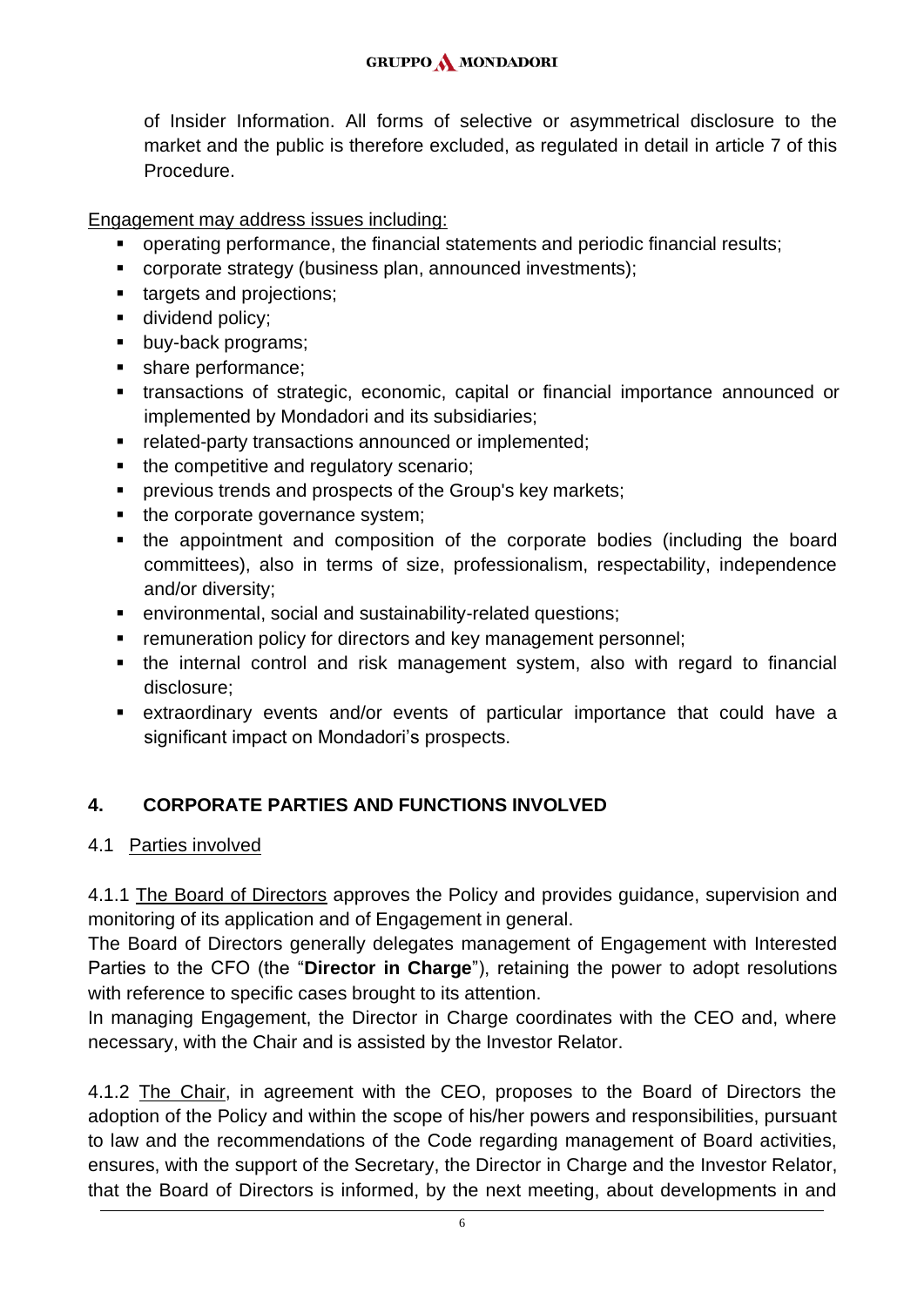significant content of engagement with Interested Parties.

4.1.3 The Director in Charge consistently with section 4.1.2 above, reports to the Board of Directors on a regular basis, and promptly on the occasion of significant events, on Engagement management and key outcomes and developments. With regard to controversial issues (including cases of a possible conflict of interest of the Director in Charge with respect to the issues addressed by Engagement) the Director in Charge asks the Board of Directors to assess the Company's interest in commencing Engagement with one or more Interested Parties.

4.1.4 The Investor Relations function interacts on an on-going basis with the Interested Parties and Market Operators and provides operational support for the Director in Charge in managing engagement with the Interested Parties as indicated in article 5 below.

4.1.5 In addition to the competences envisaged under the Policy, the Secretary interacts with the Interested Parties in coordination with the Investor Relator, on corporate governance issues.

4.1.6 In performing their tasks, the Director in Charge and the Investor Relator coordinate – depending on the specific circumstances and requirements – with other functions or other heads of units of the Company or the Group.

## <span id="page-6-0"></span>**5. ENGAGEMENT PROCEDURES HANDLED BY THE CORPORATE FUNCTIONS**

5.1 Engagement with the Interested Parties and other Market Operators handled by the corporate Functions are generally managed:

- (i) by the Investor Relations Function; and
- (ii) with regard to engagement with Retail Shareholders, by an area in the Corporate Affairs Function operating as part of the Legal & Corporate Affairs Division.
- 5.2 Specifically, the Investor Relations Function interacts on an on-going basis with Interested Parties and other Market Operators through the contacts indicated on the Company website, in the "Investors" section.
- 5.3 The Investor Relations Function also organises meetings, directly or remotely, with the financial community:
	- conference calls with Institutional Investors, Asset Managers and other Market Operators for the presentation of business and financial results released to the market, or announcements to the market of strategic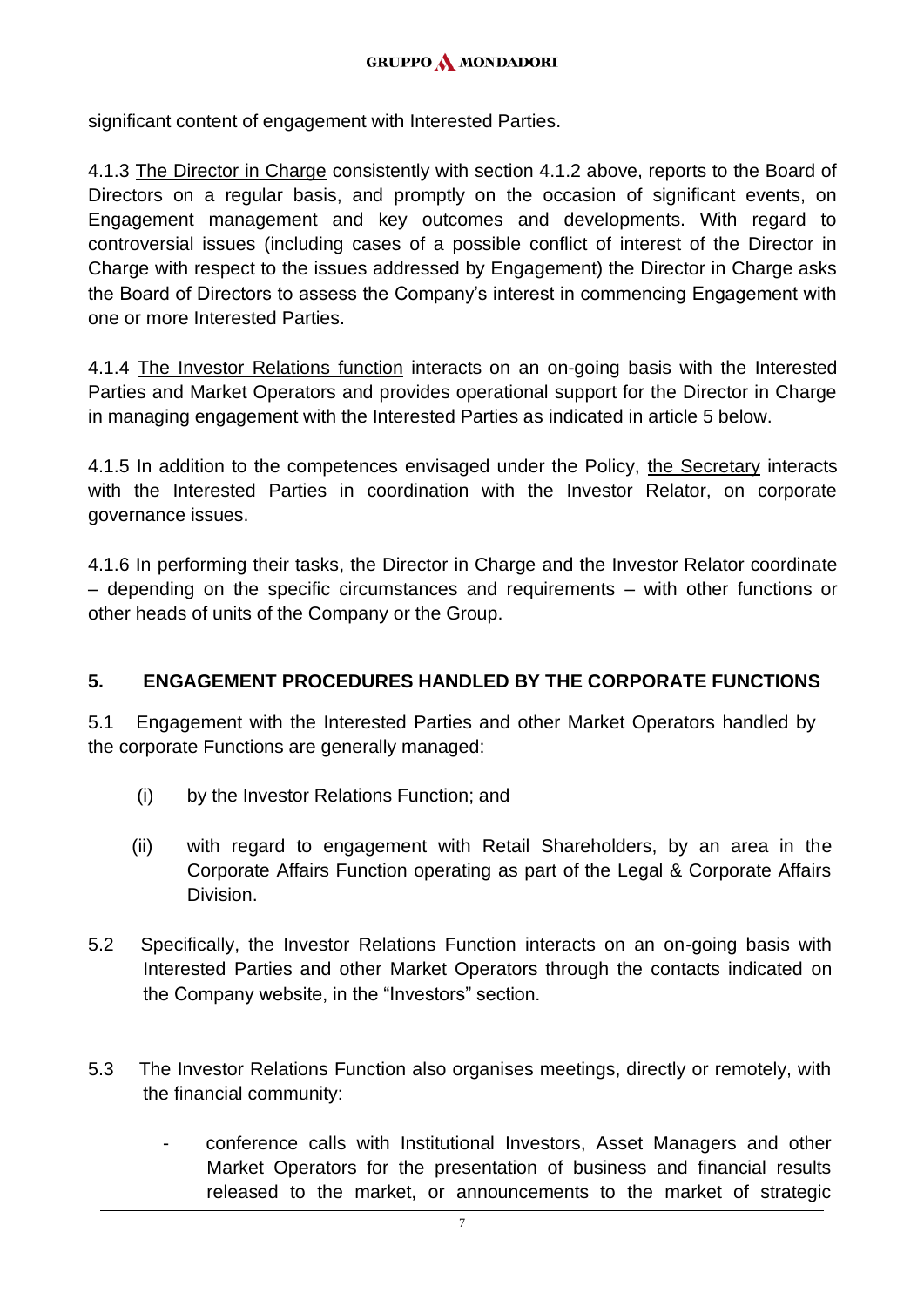transactions of particular importance;

- a meeting with the financial community, at which the Company top management presents and illustrates to Institutional Investors, Asset Managers and other Market Operators the latest strategies and the Group business and financial objectives announced to the market;
- at the initiative of the Company or on request, roadshows at which the Company top management presents and illustrates to Institutional Investors, Asset Managers and other Market Operators updates on the Group development strategies, the latest business and financial results, any extraordinary transactions taking place and business/financial objectives, previously announced to the market.

The above-mentioned conference calls and meetings are usually attended, for the Company, by the Investor Relator, the CEO, the CFO and other Group executives whose presence is deemed necessary or appropriate for the specific occasion.

These events are normally collective events, with the simultaneous participation of multiple Investors and/or Market Operators, and are important occasions for Mondadori during which the Company top management also has the opportunity to hear about possible market concerns.

- 5.4 In addition to the above, the Investor Relations Function organises other meetings, directly or remotely, on a bilateral or collective basis, when requested by Interested Parties and other Market Operators (reactive engagement) or when it deems them necessary or expedient (proactive engagement), on the basis of internal targeting analyses or contacts and indications coming from the market.
- 5.5 The Investor Relations Function also prepares market analyses, benchmarking and reports on Mondadori shares and monitors the consensus of financial analysts.
- 5.6 Except as indicated in section 5.7 below, all engagement requests covered by this article must be addressed to the Investor Relations Function, at the addresses given on the website in the "Investors" section. Depending on the requests received and related content, the Investor Relations Function assesses whether the support of other corporate functions is necessary or expedient. Replies are normally given by telephone, email or, when deemed necessary or appropriate by the Investor Relations Function, through the organisation of specific bilateral or collective meetings.
- 5.7 Through a unit set up for the purpose, which may be contacted at the addresses given on the website in the "Investors" section, the Corporate Affairs Function interacts on an on-going basis with the Retail Shareholders, providing the information and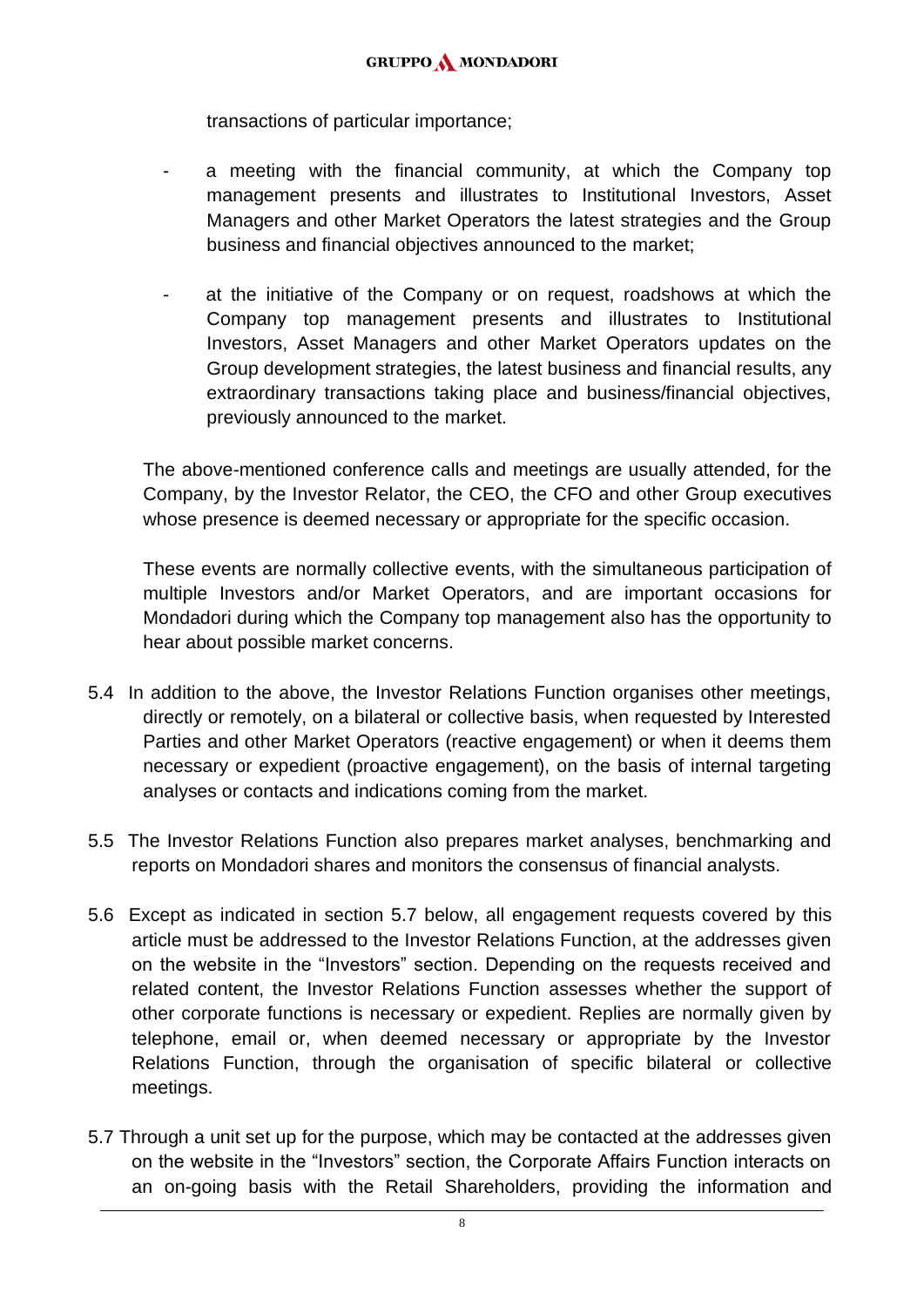#### **GRUPPO A MONDADORI**

clarifications requested, which usually concern attendance at Shareholders' Meetings, exercise of rights and payment of dividends. Depending on the requests received and related content, the Corporate Affairs Function assesses whether the support of the Investor Relations Function or other corporate functions is necessary or expedient.

5.8 Website For the benefit of Interested Parties, Market Operators and stakeholders in general, Mondadori has set up a special "Investors" section on the website, which, in compliance with transparency, symmetry, and equality of disclosure rules, sets out business-financial-share information of greatest interest, such as financial statements, quarterly and half-year reports, non-financial information, included in the Annual Report, presentations to the financial community, press releases (in particular price-sensitive releases) and trading of the financial instruments issued by the Company, as well as information on the share capital and share ownership.

 In addition to the above, other data and documents of interest may be found in the "Governance", "Sustainability" and "Media" sections of the website, such as information relating to:

- $\Box$ organisation and top management;
- $\Box$ business areas;
- $\Box$ composition of the corporate bodies and Board committees;
- $\Box$ governance system and company documents;
- $\Box$ remuneration;
- $\Box$ internal control and risk management system;
- $\Box$ shareholders' meetings;
- $\Box$ press releases;
- $\Box$ sustainability strategy.

## <span id="page-8-0"></span>**6. DIRECT ENGAGEMENT WITH THE DIRECTORS**

#### 6.1 Activation of Direct Engagement

6.1.1 The Board of Directors is involved in forms of Direct Engagement with Interested Parties, in compliance with the indications set out in this article 6 and the principles illustrated in article 7.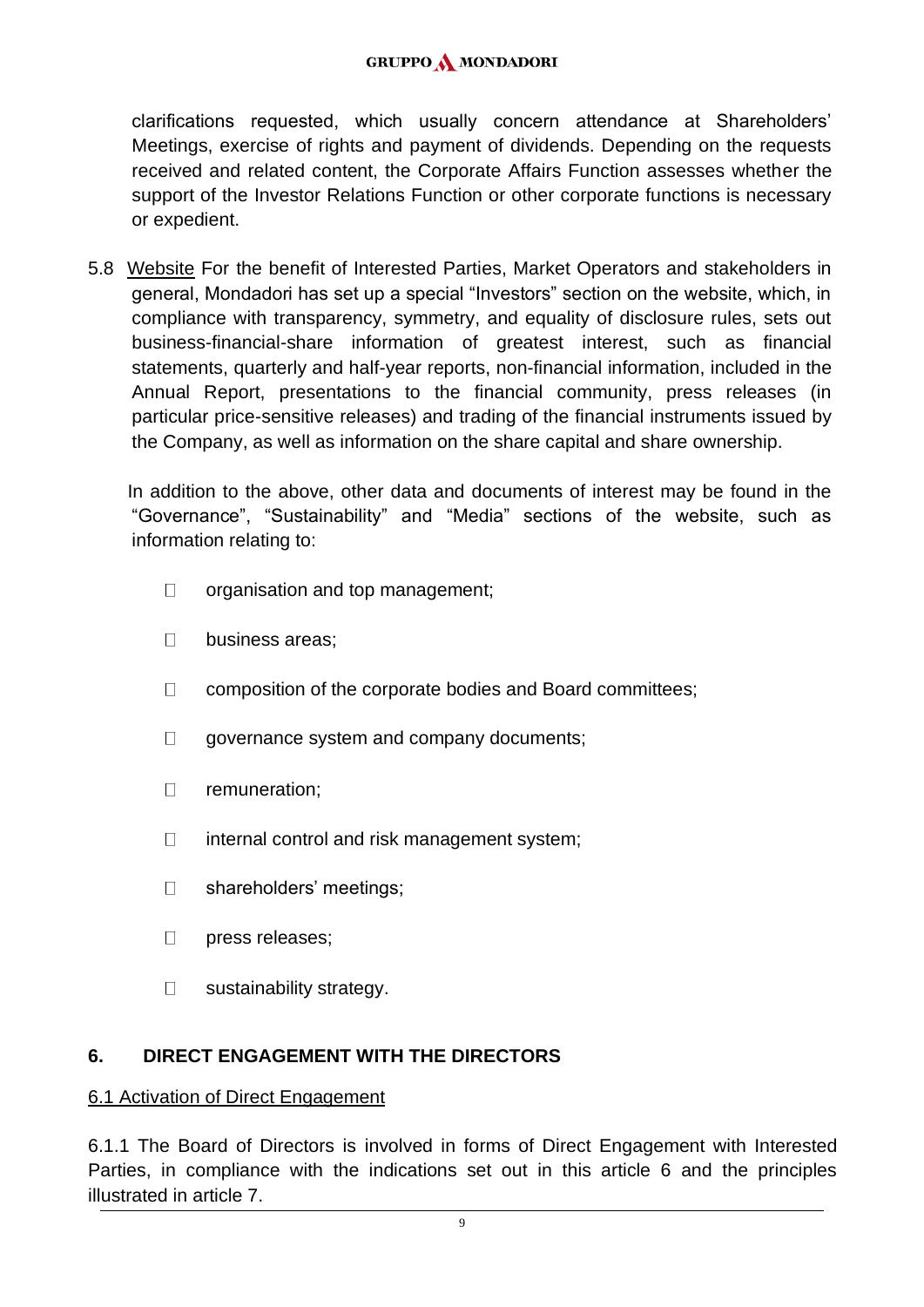Engagement between Interested Parties and the Board of Directors ("**Direct Engagement**") may proceed and be activated as follows:

- (a) when an Interested Party or another Market Operator, taking account of the information posted on the Company's website or of additional information provided by the Company as illustrated in the sections above, wishes to activate forms of engagement with the direct involvement of one or more members of the Board of Directors, they send a written request to the Investor Relator, at the email address given in the "Investors" section of the website, stating in the request:
	- $\Box$ the specific issues they wish to discuss and an indication of their eventual opinion/position on the question concerned;
	- $\Box$ the reasons why they believe Direct Engagement with one or more Directors is necessary and the previous engagement events in which they have taken part;

the Directors with whom they wish to engage and the reasons for their  $\Box$ involvement;

- $\Box$ the form that they intend the Engagement to take (one-way, two-way, bilateral or collective);
- $\Box$ the parties who would take part, on behalf of the party making the request, specifying their role in their own organisation, and providing their contact details;
- $\Box$ the indicative time frames for the Engagement.

Based on the individual issue to be discussed, the reasons for the request for Direct Engagement, any specific requests that have been made, the characteristics of the possible participants, the Company – following the internal processes indicated in the sections below – will decide whether to hold the Direct Engagement on (i) a one-way basis, i.e., with the Investors/Market Operators explaining their view on specific questions to the Directors unilaterally, or (ii) a two-way basis, i.e., with an exchange of information between the Investors/Market Operators and the Directors, (iii) in a bilateral form, with the participation of a single Investor/Market Operator, or a collective form with the simultaneous participation of multiple Investors/Market Operators.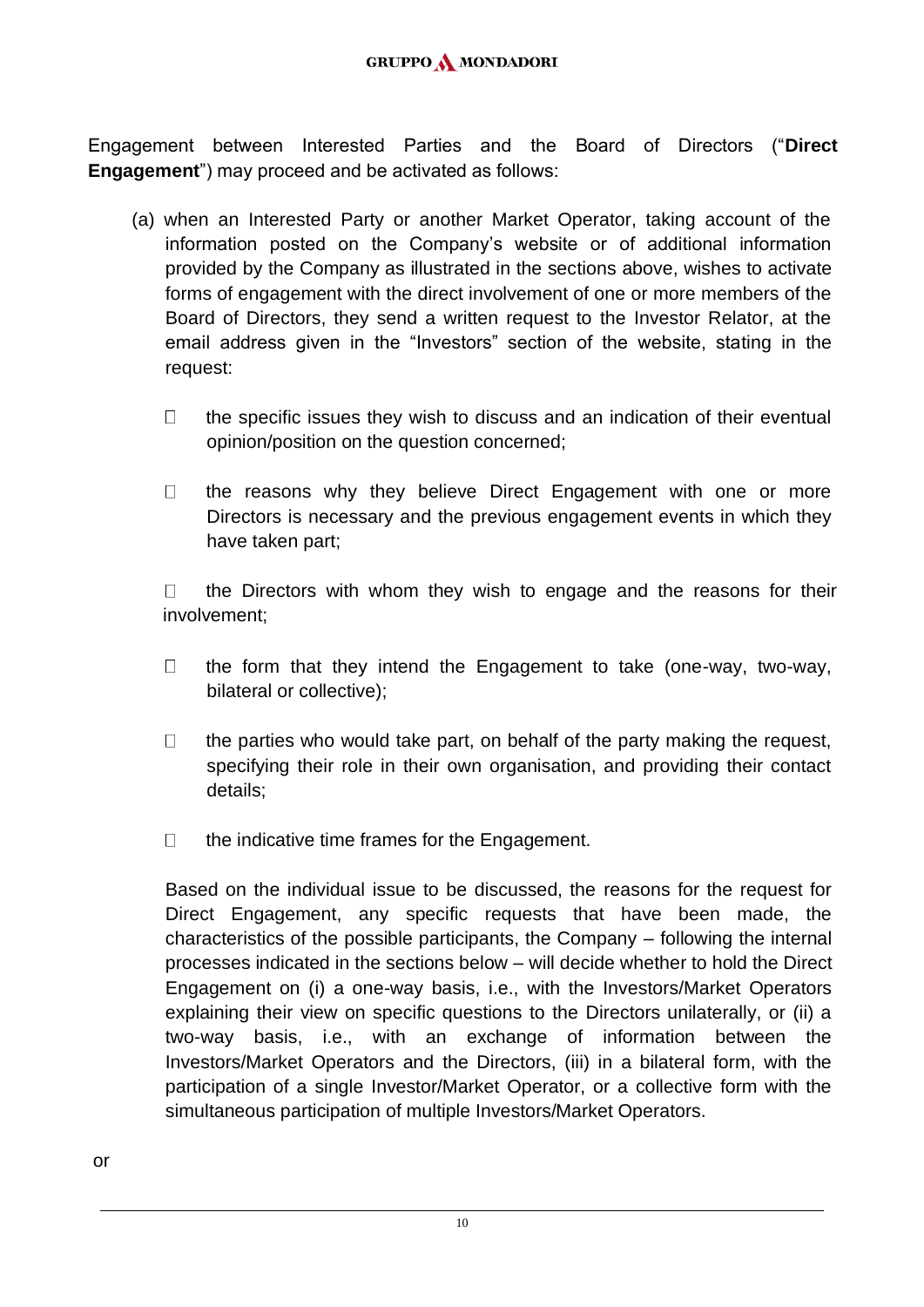(b) at the initiative of the Company, through the organisation of meetings on a oneway or two-way basis and in collective or bilateral form, with one or more Interested Parties, which may also be attended by one or more Directors and/or executives of the Company, as established by the Policy and with the support of the relevant corporate functions. Engagement requests made by the Company will be sent by the Investor Relator, in coordination with the Secretary, to the relevant units of the Interested Party to which the request is addressed.

6.1.2 The Investor Relator monitors Direct Engagement requests received from Interested Parties. The Secretary of the Board of Directors ensures timely information flows to the Director in Charge and the CEO.

6.1.3 Should a Director receive a request for a meeting or information from Interested Parties, they are required to promptly inform the Investor Relator, who will inform the Director in Charge in order to apply the procedures set out in sections 6.2 and 6.3 below, and in the Policy in general.

6.1.4 Identification of the Directors to be involved in the Engagement is the responsibility of the CEO and the Director in Charge, with the support of the Secretary and the Investor Relator, subject to a check with the Directors concerned to ascertain their availability and jointly assess the expediency and form of the initiative.

6.1.5 The Investor Relator and the Secretary draft a written summary of every Direct Engagement. The Secretary sends the Chair adequate and prompt reports to enable the Chair to inform the Board of Directors on the significant content of each Direct Engagement by the next meeting. For this purpose, the Chair coordinates with the Director in Charge and is assisted by the Investor Relator and the Secretary.

## 6.2 Assessment criteria

6.2.1 In order to decide whether to accept or reject a Direct Engagement request, or activate Direct Engagement, and establish the forms it will take, the Director in Charge, in agreement and coordination with the CEO, makes a case-by-case assessment, based on the best interests of the Company and taking into account – jointly or individually – criteria including but not limited to:

- $\Box$  previous organisation of other forms of engagement, pursuant to article 3 above, on the same questions;
- $\Box$ the potential interest of the question to be examined for a large number of Investors and/or Investors of particular significance and/or with particular characteristics and/or for the market, if appropriate also considering the number of requests received on the same question;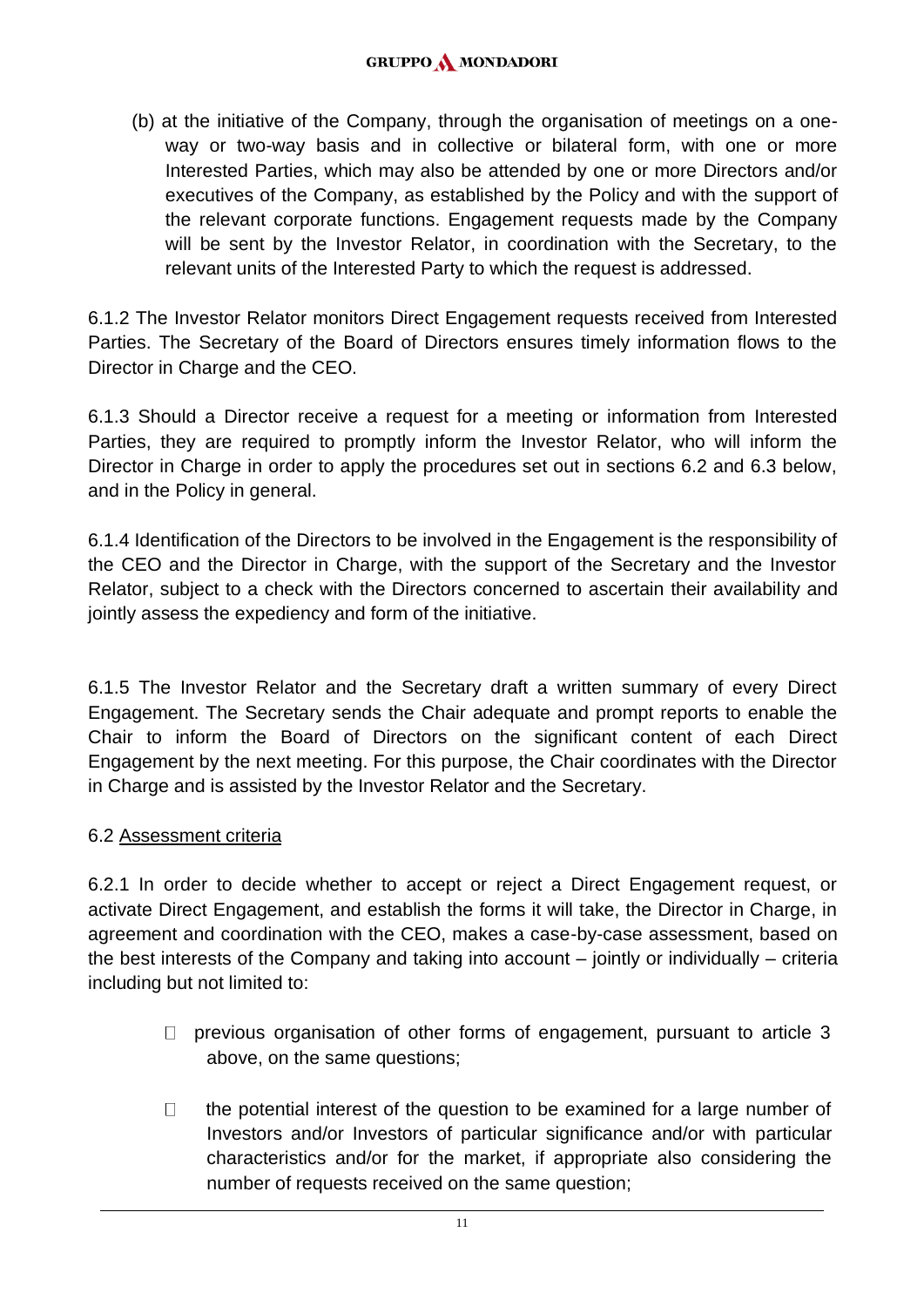- $\Box$ the dimensions and characteristics of the Investors interested in engagement and/or the size and nature of their investment;
- $\Box$ the outcome of previous shareholder votes;
- $\Box$ the presence of any voting policies or vote recommendations against the proposals that the Board of Directors has presented or intends to present to the Shareholders' Meeting;
- $\Box$ any activism experience among the Investors interested in engagement and/or the presence of any actual or potential conflicts of interest;
- $\Box$ the relevance of the engagement and its foreseeable utility, also as regards the creation of value over the medium/long-term;
- $\Box$ the foreseeable approach of the Investors with respect to the engagement questions, also taking account of the engagement policies of the Institutional Investors and Asset Managers;
- $\Box$ the possible exposure of the Company to forms of activism.

#### 6.3 Internal governance processes in relation to Direct Engagement activities

#### Acceptance or rejection of Direct Engagement requests

6.3.1 With the support of the Investor Relator, the Secretary and other competent functions, the Director in Charge assesses whether:

(i) to accept an Engagement request or activate Engagement on the basis of the criteria set out in section 6.2.1 above, and if so to organise all activities deemed necessary or appropriate, including the activities indicated in article 6.4 below, or

(ii) to accept an Engagement request but, on the basis of the criteria set out in section 6.2.1 above and/or for other reasons of expediency, to arrange for the Engagement to take place with procedures other than those requested by the Interested Party, also as regards the form of Engagement (one-way rather than two-way), or

(iii) to reject an Engagement request in consideration of the Company's best interest and on the basis of the assessment criteria set out in section 6.2.1 above and/or any other significant circumstance, including cases where the Engagement request concerns Sensitive Information and/or when the Engagement is to take place on a twoway basis during black-out periods envisaged by the Company internal regulations and/or by Law.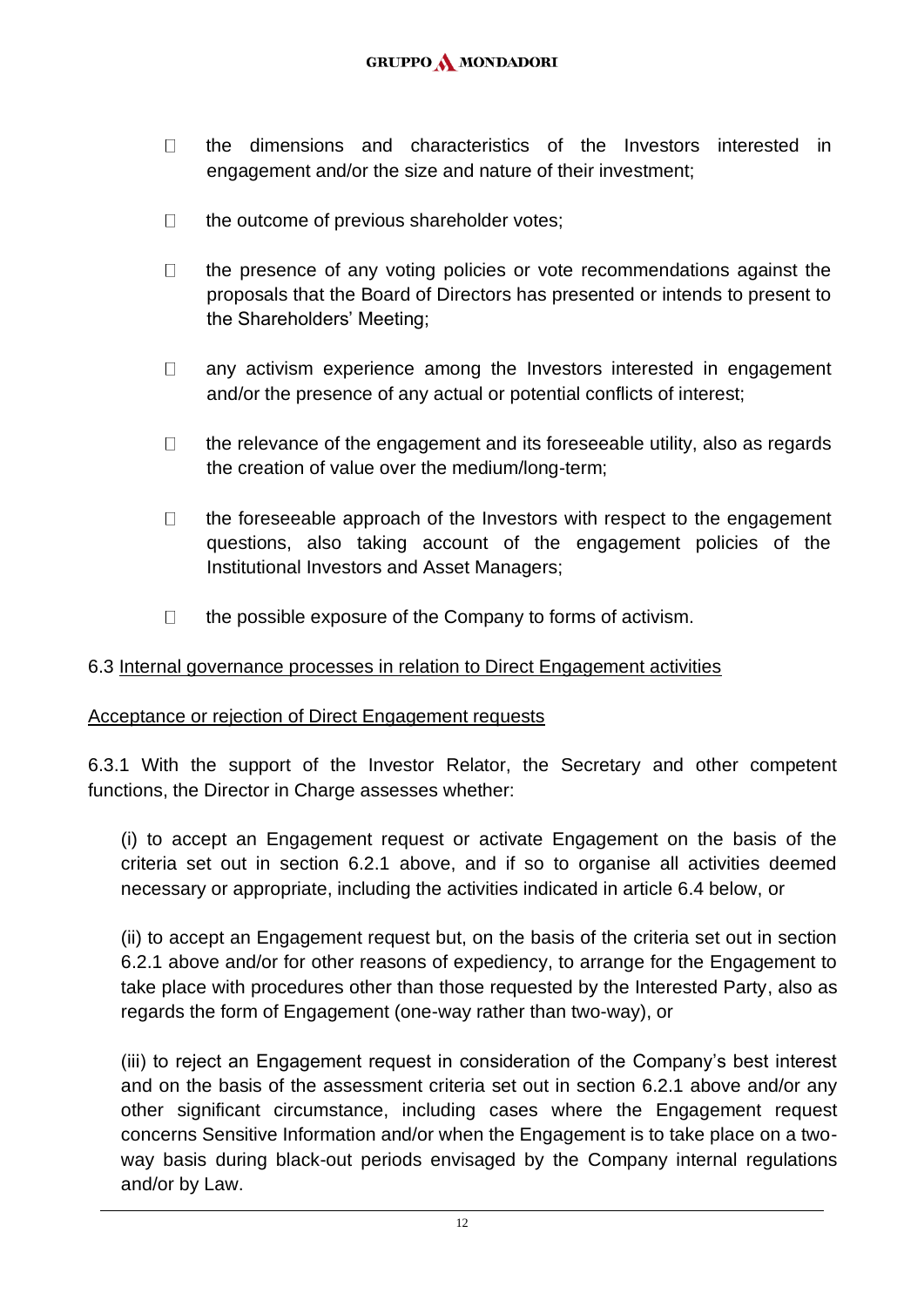6.3.2 In the event that an Engagement request is rejected, the Director in Charge – supported by the Investor Relator and the Secretary –- ensures that the Interested Party is notified promptly of the decision.

## 6.4 Arrangements for Direct Engagement

6.4.1 When a request for Engagement is accepted or Engagement is activated, the Director in Charge, with the support of the Investor Relator and the Secretary:

(i) defines the specific arrangements for Engagement, which may be one-way or twoway, and in bilateral or collective form;

(ii) guarantees adequate preparations for the meetings with the Interested Parties, by coordinating information flows and collection by the appropriate corporate units of the information necessary for participation in two-way meetings;

(iii) may adopt the most appropriate measures to guarantee the confidentiality of Sensitive Information (for example by asking the Interested Parties to undertake to maintain confidentiality before Engagement commences);

(iv) depending on the arrangements for the meeting, the questions to be discussed and/or the requests received from Interested Parties, may invite the Chair, the other Directors and the Company executives with the most appropriate knowledge and expertise to take part in the Engagement with the Interested Parties.

6.4.2 During the Direct Engagement meetings, only questions indicated in advance and agreed by the Company and the Interested Parties or the Market Operators taking part may be discussed. During a meeting, should an Interested Party or Market Operator bring up questions other than those indicated and agreed, the Directors may adjourn the meeting to make the appropriate and necessary checks, or end the meeting ahead of schedule.

## <span id="page-12-0"></span>**7. TOPICS AND CONTENT OF ENGAGEMENT WITH AND DISCLOSURE TO INTERESTED PARTIES**

7.1 Disclosures made to Interested Parties during Engagement comply with the principles established and the limits set by Law, including the prohibitions on selective communication of Sensitive Information and equality of treatment of the holders of listed financial instruments pursuant to article 92 of the TUF, and, in general, with legislation governing prevention of market abuse and circulation of insider information.

The Company also ensures that significant information (or information likely sooner or later to become Insider Information) or information that by its nature or due to contractual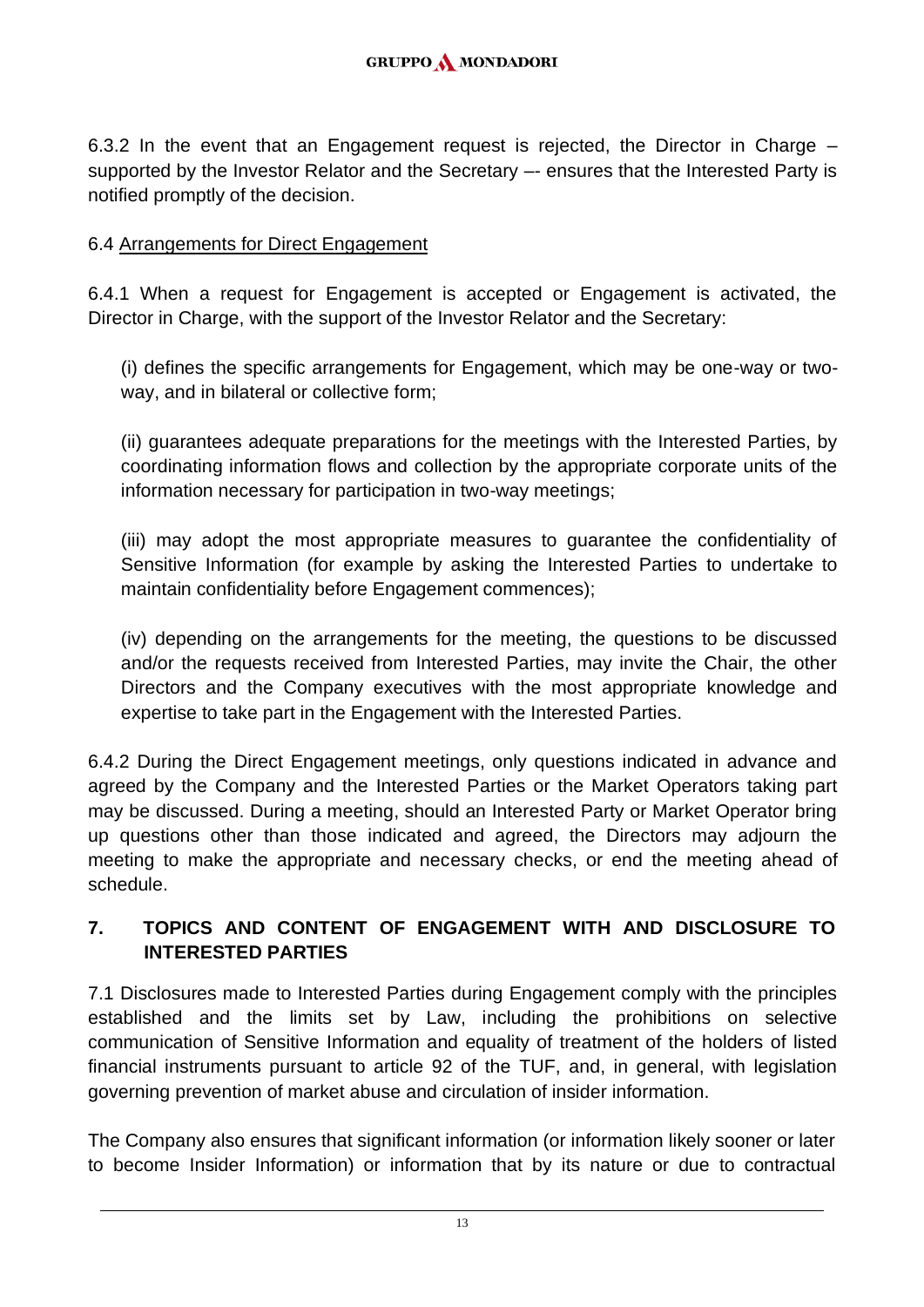obligations is to be considered confidential, including information whose circulation could harm the interests of the Company, is not circulated in a selective fashion.

In order to comply with these principles, limits, prohibitions and regulations, the Company may perform all necessary or appropriate activities, including for example but not limited to:

(i) requesting any Interested Party, before commencement of engagement, to sign confidentiality agreements;

(ii) publishing press releases.

The Interested Parties are responsible for any use of information received from the Company that breaches a legal obligation or is detrimental to the interests of the Group or third parties.

7.2 Information disclosed by the Company is proportionate and adequate with respect to the request of the Interested Party, and strictly related to the questions on which the Interested Party requests Engagement, also considering the interests of the Group and the limitations set out in the previous section.

7.3. Information disclosed is also correct and consistent with the information already made public by the Company.

7.4 Documentation made available to the Interested Parties and information disclosed by the Company during the Engagement may be posted on the Company website, in the "Investors" section.

7.5 As a rule, Engagement activities regulated by this Policy do not take place during black-out periods as identified by the "Internal Dealing" Procedure posted on the website, in the section "Governance – Internal Dealing".

## <span id="page-13-0"></span>**8. POLICY MONITORING AND UPDATING**

- 8.1 Monitoring, checks on update requirements and dissemination of the Policy are the responsibility of the Investor Relations Function, which operates with the support of and in coordination with the Legal & Corporate Affairs Function.
- 8.2 The Policy is approved by the Board of Directors, at the proposal of the Chair, drawn up in agreement with the CEO. The approval procedure is also followed in the event of significant changes in the organisation, operating procedures or management of the activities governed by this Policy, or in the event of developments in legislation, self-regulation or best practices that make amendment to this Guideline necessary or expedient.